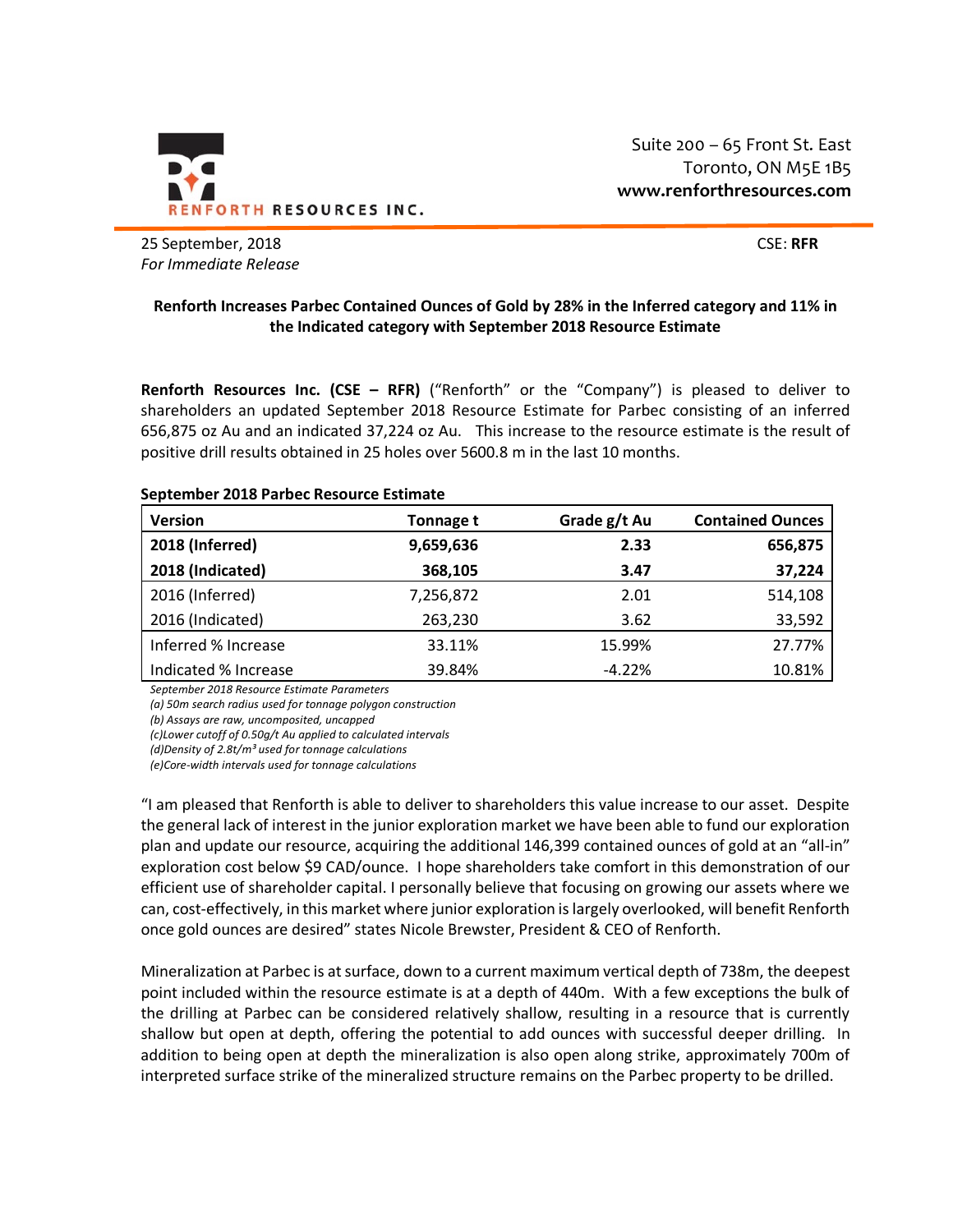The following graph illustrates that approximately 80% of the ounces and tonnage contained in the September 2018 Resource Estimate are located above a depth of 200m.



Parbec 2018 Resource: Ounces and Tonnage Depth Sensitivity

| <b>Resource Estimate</b> | Cutoff        |           | Grade |         |
|--------------------------|---------------|-----------|-------|---------|
| Category                 | Grade         | Tonnage   | (g/t) | Oz Au   |
| 2018 Inferred            | 0.5           | 9,589,852 | 2.34  | 655,644 |
| 2018 Inferred            | 0.75          | 8,596,163 | 2.53  | 634,553 |
| 2018 Inferred            | 1             | 7,164,688 | 2.82  | 589,306 |
| 2018 Inferred            | 1.25          | 5,538,203 | 3.25  | 524,589 |
| 2018 Inferred            | 1.5           | 3,958,126 | 3.88  | 448,101 |
| 2018 Inferred            | 1.75          | 3,400,715 | 4.19  | 415,553 |
| 2018 Inferred            | 2             | 2,800,356 | 4.60  | 376,119 |
| 2018 Inferred            | 2.25          | 2,451,150 | 4.89  | 349,638 |
| 2018 Inferred            | 2.5           | 2,156,716 | 5.16  | 324,563 |
| 2018 Inferred            | 2.75          | 1,632,459 | 5.80  | 276,045 |
| 2018 Inferred            | 3             | 1,550,765 | 5.92  | 267,890 |
| 2018 INDICATED           | 0.5           | 368,105   | 3.47  | 37,224  |
| 2018 INDICATED           | 0.75          | 364,699   | 3.49  | 37,137  |
| 2018 INDICATED           | 1             | 347,881   | 3.61  | 36,632  |
| 2018 INDICATED           | 1.25          | 288,730   | 4.06  | 34,207  |
| 2018 INDICATED           | $1.5\,$       | 225,532   | 4.75  | 31,247  |
| 2018 INDICATED           | 1.75          | 173,281   | 5.61  | 28,364  |
| 2018 INDICATED           | $\mathfrak z$ | 167,536   | 5.73  | 27,986  |
| 2018 INDICATED           | 2.25          | 167,536   | 5.73  | 27,986  |
| 2018 INDICATED           | 2.5           | 114,650   | 7.11  | 23,783  |
| 2018 INDICATED           | 2.75          | 95,262    | 7.91  | 21,976  |
| 2018 INDICATED           | 3             | 79,631    | 8.80  | 20,450  |

The table above is included to demonstrate the effect of raising the cut-off grade above the 0.5 g/t used in the September 2018 Resource Estimate. As seen the tonnage meeting the higher cut-off grade